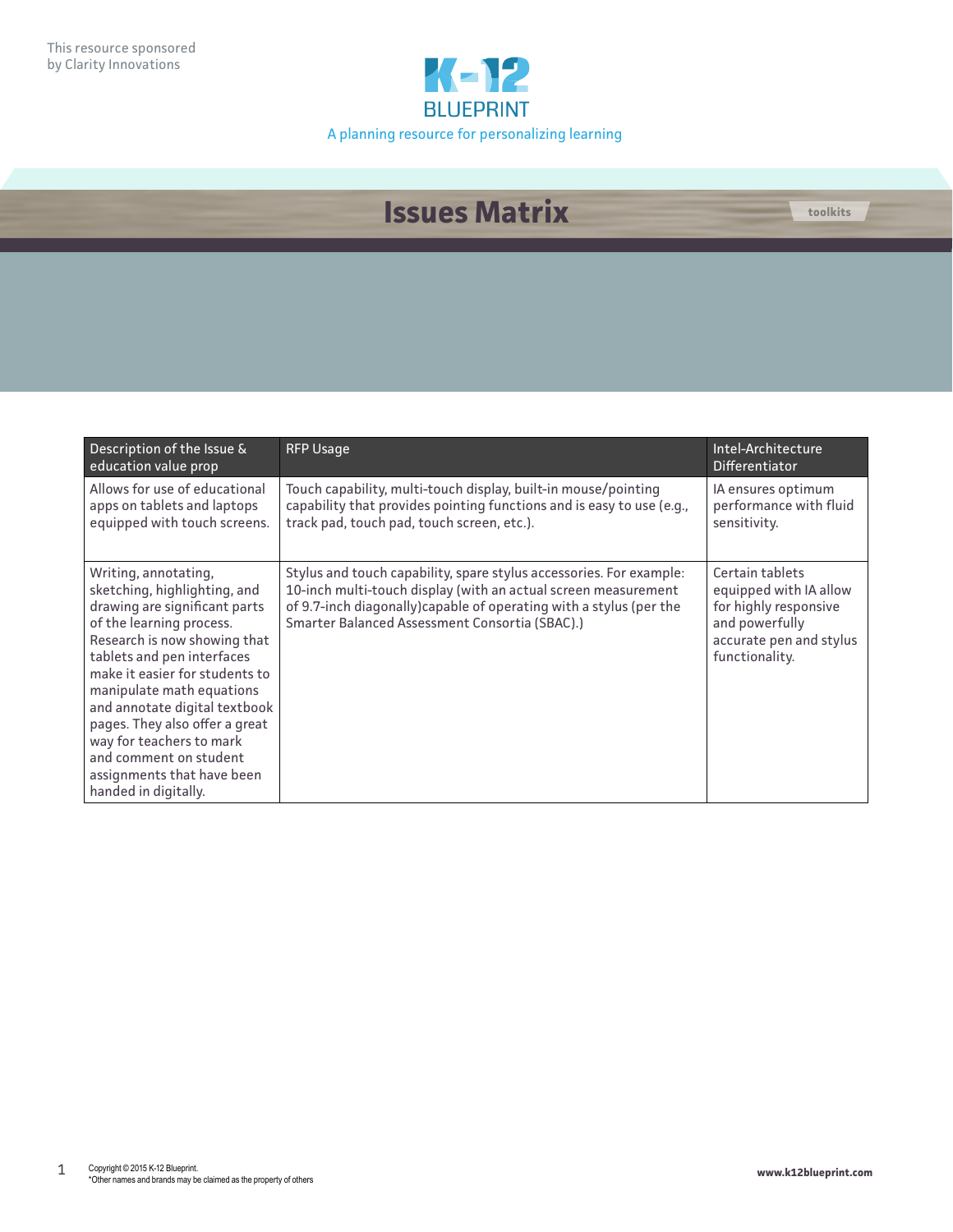| Description of the Issue &<br>education value prop                                                                                            | <b>RFP Usage</b>                                                                                                                                                                                                                                                                                                                                                                                                                                                                                                                                                                                                                                                                                                                                                                                                                                                                                                                                                                                                                                                                                                                                                                                                                                                                                                                                                                        | Intel-Architecture<br>Differentiator                                                                    |
|-----------------------------------------------------------------------------------------------------------------------------------------------|-----------------------------------------------------------------------------------------------------------------------------------------------------------------------------------------------------------------------------------------------------------------------------------------------------------------------------------------------------------------------------------------------------------------------------------------------------------------------------------------------------------------------------------------------------------------------------------------------------------------------------------------------------------------------------------------------------------------------------------------------------------------------------------------------------------------------------------------------------------------------------------------------------------------------------------------------------------------------------------------------------------------------------------------------------------------------------------------------------------------------------------------------------------------------------------------------------------------------------------------------------------------------------------------------------------------------------------------------------------------------------------------|---------------------------------------------------------------------------------------------------------|
| Devices that feature long<br>battery life ensure that<br>digital learning will not<br>be disrupted while also<br>encouraging mobile learning. | Battery life and other relevant electrical specifications of solution;<br>battery capacity that will allow device to be used throughout a<br>standard school day without being recharged. The battery will need<br>to have the ability to be recharged through a charging station or<br>cart at the school. The device shall also be able to be powered/<br>charged by a standard electrical outlet. The vendor must specify<br>the recharge time, electrical load, battery life, and other relevant<br>electrical specifications of its solution. The vendor must describe<br>its strategy to ensure sufficient battery life, and how its solution<br>takes into account common battery intensive tasks. For example,<br>"Rechargeable battery - eight hour battery capacity that will allow<br>the device to be used throughout a standard school day without<br>being recharged." Another example: "The portable computing<br>device will have a battery capacity that will allow the device to be<br>used throughout a standard school day without being recharged.<br>The battery will need to have the ability to be recharged by the<br>student at home or elsewhere or through a type of multi-unit<br>re-charger at the school, and will need to be able to be recharged<br>overnight or sooner. The device shall also be able to be powered by<br>a standard electrical plug. | IA guarantees<br>consistently high-<br>quality performance<br>without sacrificing<br>battery longevity. |
|                                                                                                                                               | The Bidder must specify the recharge time, electrical load, battery<br>life, and other relevant electrical specifications of its solution.<br>Although each local school unit that opts to participate in this<br>program shall be responsible to ensure minimum building readiness<br>for the installation of the bid solution based on specifications<br>supplied by the Provider - including electrical wiring needs -<br>the bid solution should be designed to minimize necessary costs<br>of building preparation in terms of adding electrical receptacles<br>or additional power to classrooms. The proposed solution should<br>respect the limited electrical power capacity within the school and<br>classroom environment.                                                                                                                                                                                                                                                                                                                                                                                                                                                                                                                                                                                                                                                   |                                                                                                         |
|                                                                                                                                               | The Department recognizes that while the type of usage can<br>impact battery life, that in general battery life is often most<br>impacted by the display, motors, and network radios. The Bidder<br>must describe its strategy to ensure sufficient battery life, and how<br>its solution takes into account common battery intensive tasks.                                                                                                                                                                                                                                                                                                                                                                                                                                                                                                                                                                                                                                                                                                                                                                                                                                                                                                                                                                                                                                            |                                                                                                         |
|                                                                                                                                               | Battery replacements and proper recycling of spent batteries will<br>be done within the per seat cost and in such a way that does not<br>impact teaching and learning. The Bidder must describe its plan for<br>providing replacement batteries and for recycling spent batteries."                                                                                                                                                                                                                                                                                                                                                                                                                                                                                                                                                                                                                                                                                                                                                                                                                                                                                                                                                                                                                                                                                                     |                                                                                                         |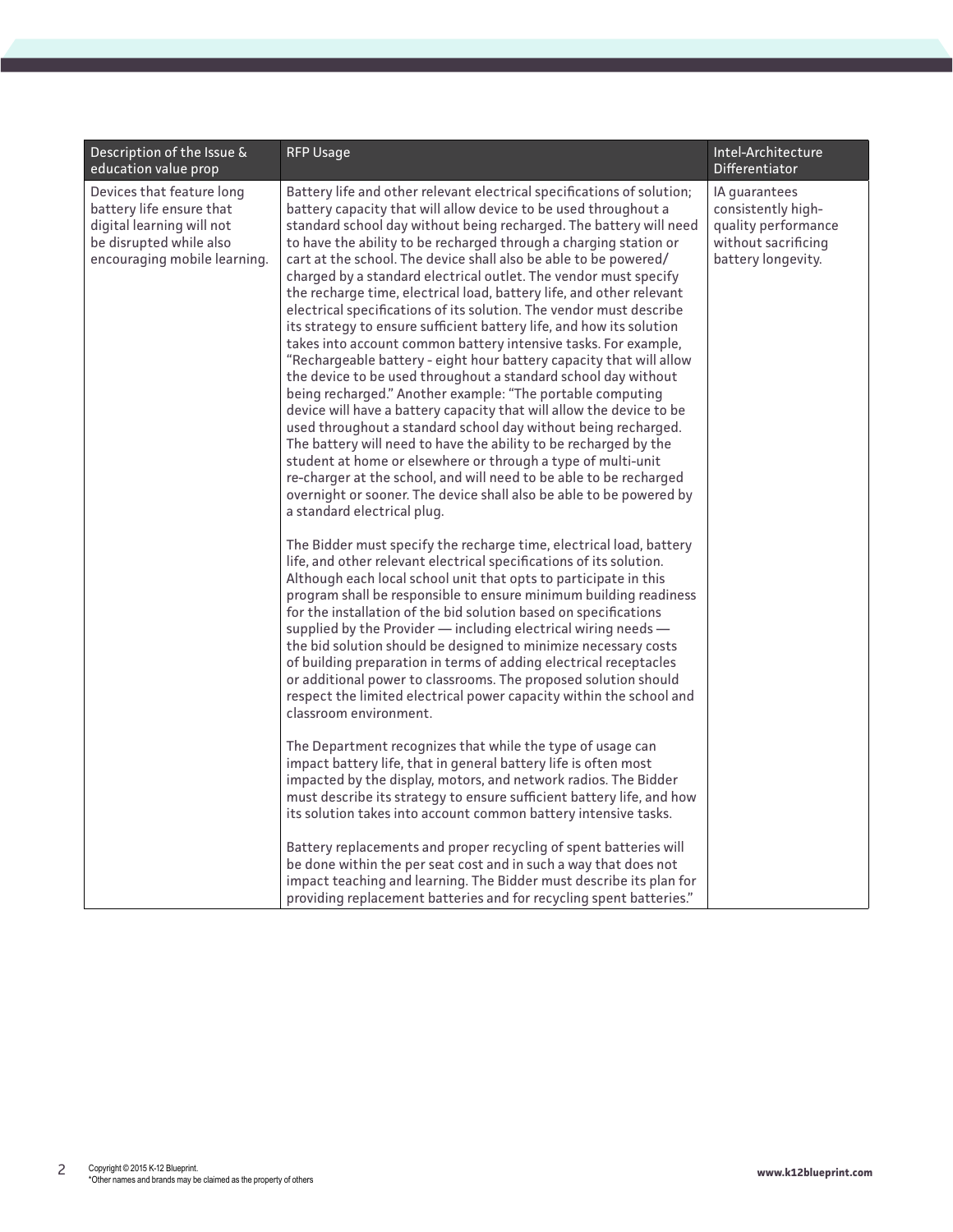| Description of the Issue &<br>education value prop                                                                                                                                                                                                                                                                                                                                                                                                                                                        | <b>RFP Usage</b>                                                                                                                                                                                                                                                                                                                                                                                                                                                                                                                                                                                                                                                                                                                                                                                                                                                                                                                                                                             | Intel-Architecture<br>Differentiator                                                                                                                                                              |
|-----------------------------------------------------------------------------------------------------------------------------------------------------------------------------------------------------------------------------------------------------------------------------------------------------------------------------------------------------------------------------------------------------------------------------------------------------------------------------------------------------------|----------------------------------------------------------------------------------------------------------------------------------------------------------------------------------------------------------------------------------------------------------------------------------------------------------------------------------------------------------------------------------------------------------------------------------------------------------------------------------------------------------------------------------------------------------------------------------------------------------------------------------------------------------------------------------------------------------------------------------------------------------------------------------------------------------------------------------------------------------------------------------------------------------------------------------------------------------------------------------------------|---------------------------------------------------------------------------------------------------------------------------------------------------------------------------------------------------|
| Schools, above all, need<br>software that fits its<br>processes-not the other way<br>around. Compatibility means<br>the software should help you<br>operate in the way you want<br>to, with the systems you have,<br>at the scale you need.                                                                                                                                                                                                                                                               | Accommodation and accessibility of software and assistive<br>technologies. For example: "The Proposer must include current<br>and upgraded versions of the core operating system software and<br>all other software included as a part of the Proposer's solution for<br>five years from the date of delivery of a specific unit in order to<br>maintain usability with upgrades and enhancements to surrounding<br>systems and peripherals. The Proposer must provide a device that<br>will not require hardware upgrades in order to reasonably keep<br>up with possible future software upgrades (e.g., initial delivery<br>must include adequate memory, storage, and processing power for<br>typical upgrade cycles given the term of the agreement) or the<br>Proposer shall include a description of how it plans to upgrade the<br>equipment through the life of the project to maintain adequate<br>functionality and minimize disruption and the availability of the<br>solution." | IA supports the most<br>popular educational<br>software and<br>applications, ensuring<br>seamless compatibility<br>between devices and<br>the programs students<br>need to succeed.               |
| The main benefits of online<br>testing are getting rid of<br>paper, increasing student<br>engagement, and receiving<br>test scores in a timely manner<br>so as to be instructionally<br>actionable. But there are<br>also challenges such as<br>ensuring an adequate number<br>of computers, ensuring<br>adequate bandwidth,<br>creating a viable scheduling<br>window, network security<br>and stability, scale, staffing,<br>budget, comparability with<br>paper-based tests, and overall<br>readiness. | Must support the Common Core State Standards implementation<br>by providing all students with the opportunity to engage with<br>digital curriculum, interactive supports, and adaptive assessments<br>(PARCC, etc.). For example: "The solution must meet and, ideally,<br>exceed the Hardware Purchasing Guidelines published by the<br>Smarter Balanced Assessment Consortia (SBAC) and the Partnership<br>for Assessment of Readiness for College and Careers (PARCC)."                                                                                                                                                                                                                                                                                                                                                                                                                                                                                                                   | IA provides a stable and<br>dependable platform<br>for high-stakes online<br>assessments to occur<br>without interruption or<br>error.                                                            |
| Constant student use,<br>multiple users and the<br>rigors of anywhere/anytime<br>accessibility demand that<br>devices be durable, perhaps<br>even requiring rugged<br>casings.                                                                                                                                                                                                                                                                                                                            | The portable computing device with case must be highly durable<br>and withstand reasonable and normal daily use by K-12 school<br>students. It is desirable that devices shall be durable enough to<br>withstand occasional mishaps, and resist hazards such as dust, dirt<br>and spills - and still function. It shall also be desired that the device<br>have parts and accessories that cannot be easily tampered with<br>or broken. In order to provide necessary protection for the device<br>during normal transport, the Proposer must include an appropriate<br>carry case (at a minimum, capable of providing protection for<br>the device sustaining a six-foot drop). The case must provide a<br>replaceable screen protector. It is desirable that the<br>case has sealed ports. The case must allow schools to easily label<br>cases for identification. Cases, including all parts, shall be fully<br>covered by the Proposer's support and warranty program.                  | Intel devices and<br>those of most of our<br>vendors feature rugged<br>devices with student-<br>friendly form factors<br>and/or cases to avoid<br>damage and unwanted<br>disruptions in learning. |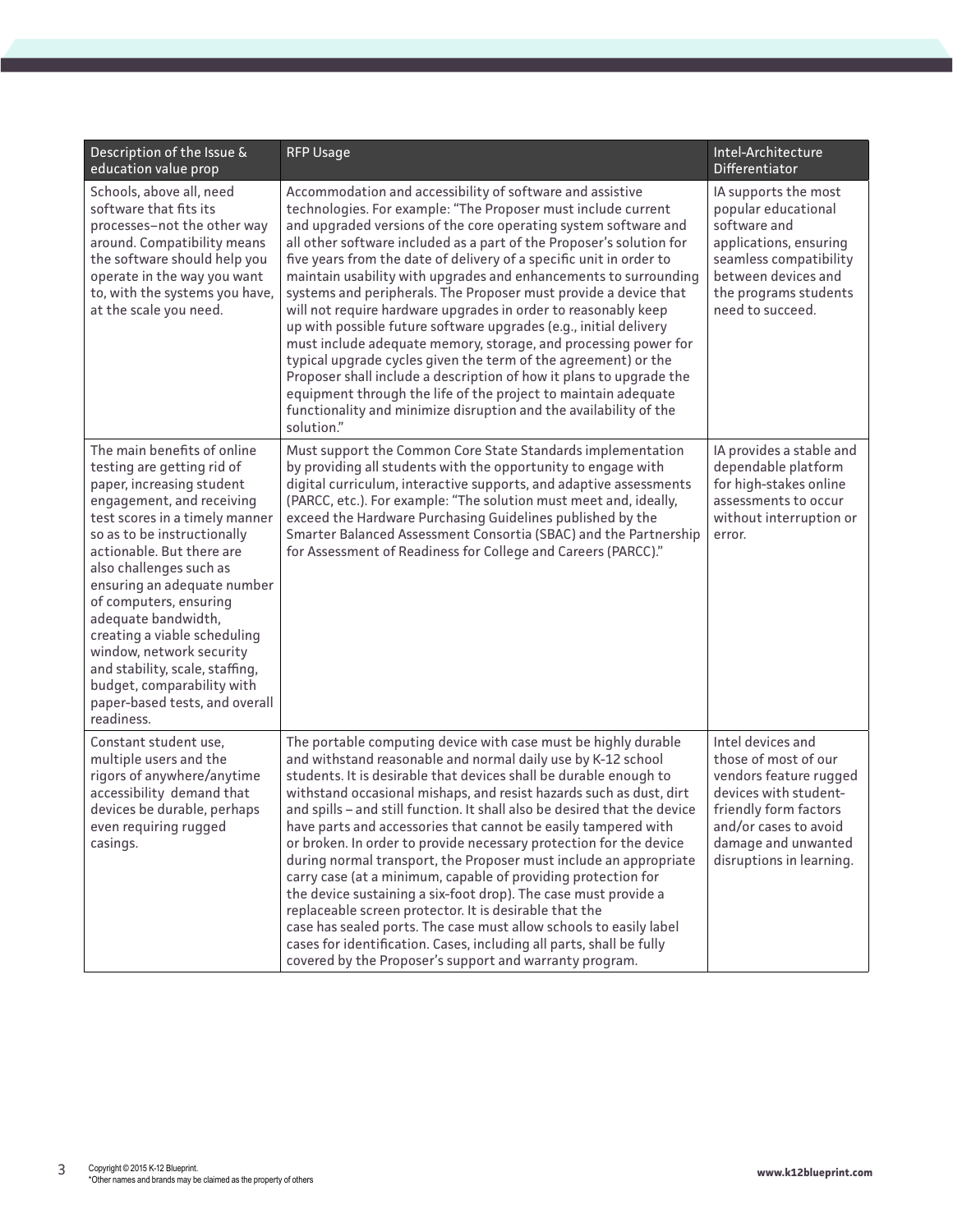| Description of the Issue &<br>education value prop                                                                                                                                                                                                                       | <b>RFP Usage</b>                                                                                                                                                                                                                                                                                                                                                                                                                                                                                                                                                                                                                                                                                                                                                                                                                                                                                                                                                                                                                                                                                                                                                                                                                                                                                                                                                                                                                                                             | Intel-Architecture<br>Differentiator                                                                                                                                                                     |
|--------------------------------------------------------------------------------------------------------------------------------------------------------------------------------------------------------------------------------------------------------------------------|------------------------------------------------------------------------------------------------------------------------------------------------------------------------------------------------------------------------------------------------------------------------------------------------------------------------------------------------------------------------------------------------------------------------------------------------------------------------------------------------------------------------------------------------------------------------------------------------------------------------------------------------------------------------------------------------------------------------------------------------------------------------------------------------------------------------------------------------------------------------------------------------------------------------------------------------------------------------------------------------------------------------------------------------------------------------------------------------------------------------------------------------------------------------------------------------------------------------------------------------------------------------------------------------------------------------------------------------------------------------------------------------------------------------------------------------------------------------------|----------------------------------------------------------------------------------------------------------------------------------------------------------------------------------------------------------|
| Mobile devices are at a higher<br>risk of being lost or falling<br>into the wrong hands than<br>desktop systems, requiring<br>school IT staff to apply strong<br>measures to protect sensitive<br>data and user privacy.                                                 | The solution must protect against eavesdropping and unauthorized<br>access. The solution may include encryption or other techniques to<br>provide this assurance. The Vendor must describe how its proposed<br>solution will provide such protections. Security must allow access to<br>authorized users only - to only those resources, files, applications,<br>and services that they are authorized to use. Security will be<br>definable by an administrator both on an individual user basis<br>and by class of user (teachers, students, parents, administrators,<br>etc.). Identification of a user must be unique to each individual.<br>All solutions shall have all FERPA, CIPA, and COPPA requirement<br>compliances.                                                                                                                                                                                                                                                                                                                                                                                                                                                                                                                                                                                                                                                                                                                                             | <b>Intel Device Protection</b><br>Technology offers<br>users new security<br>capabilities to help<br>proactively secure<br>mobile devices and<br>block malware.                                          |
| How can you manage users<br>and devices, and ensure<br>compliance to polices no<br>matter how one is connected<br>or where they are located<br>on your network? The key is<br>in unifying and simplifying<br>management while delivering<br>flexibility and scalability. | For example: "The device must be able to:<br>. update "over the air" without physically attaching it to another<br>computer/device<br>· support a "Find My Device" feature, either via software or<br>hardware/firmware or via MDM (see below)<br>· be managed by a mobile device management (MDM) system<br>· support VPN (natively or via no-cost application)<br>· support industry standard cryptographic functionality to protect<br>content stored on or transferred on/from device." Another example:<br>"Each site should be able to view assets deployed to the site. In<br>addition, schools should be able to utilize the asset manager to<br>assign portable devices to specific students or teachers. Sites and<br>districts should be able to perform management tasks against<br>one, some, or all of its assigned assets. The most common task<br>performed to some or all assets is the assignment of an asset to an<br>individual by entering an ID or other unique identifier into a field<br>reserved for local inventory management. The solution should<br>include a method for a site to import data either directly from<br>the school's student information system or from a simple data file<br>(i.e. .txt, .csv, etc.) in order to update or overwrite site modifiable<br>fields. Inventories will be made available to each site regarding that<br>site's equipment at installation time as part of the installation and<br>acceptance process." | With industry-leading<br>performance and<br>responsiveness, Intel's<br>processor platform<br>delivers improved<br>manageability and<br>security for the most<br>demanding education<br>technology needs. |
| Testing, sharing, storage,<br>usability and special uses<br>(such as science labs) may<br>require that learning devices<br>work with peripherals<br>including keyboard, mouse,<br>printers, cameras, etc.                                                                | The device must be able to utilize common peripherals for input<br>and output (e.g., networked and stand-alone printers, digital<br>cameras, digital video cameras, scanners, etc.). For example:<br>"The Proposer must describe to what extent its proposed<br>solution satisfies the accessibility requirement. This will include<br>a description of whether and how the device provides the<br>functionality and/or the capability to interface with peripherals,<br>software and assistive technologies for visual, hearing, mobility,<br>communication, and cognitive impairments."                                                                                                                                                                                                                                                                                                                                                                                                                                                                                                                                                                                                                                                                                                                                                                                                                                                                                    | Many Intel education<br>solutions feature<br>open architecture so<br>educators can choose<br>from a variety of useful<br>peripherals, software,<br>and infrastructure.                                   |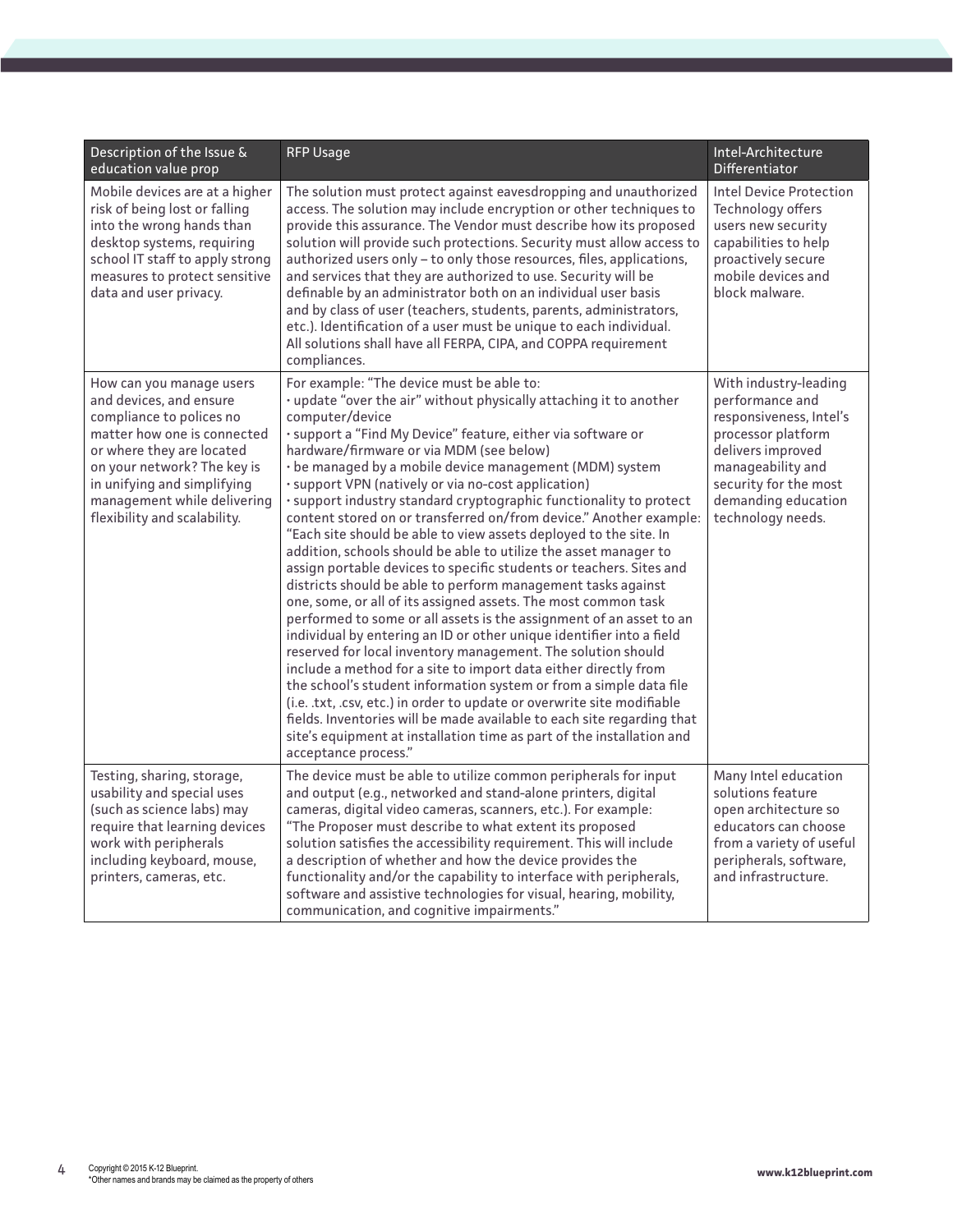| Description of the Issue &<br>education value prop                                                                                                                                                                                                                     | <b>RFP Usage</b>                                                                                                                                                                                                                                                                                                                                                                                                                                                                                                                                                                                                                                                                                                                                                                                                                                                                                                                                                                                                                                                                                                                                                                                                                                                                                                                                                                                                                                                                                                                                                                                                                                                                       | Intel-Architecture<br>Differentiator                                                                                                                                                                                                                                                                                                                      |
|------------------------------------------------------------------------------------------------------------------------------------------------------------------------------------------------------------------------------------------------------------------------|----------------------------------------------------------------------------------------------------------------------------------------------------------------------------------------------------------------------------------------------------------------------------------------------------------------------------------------------------------------------------------------------------------------------------------------------------------------------------------------------------------------------------------------------------------------------------------------------------------------------------------------------------------------------------------------------------------------------------------------------------------------------------------------------------------------------------------------------------------------------------------------------------------------------------------------------------------------------------------------------------------------------------------------------------------------------------------------------------------------------------------------------------------------------------------------------------------------------------------------------------------------------------------------------------------------------------------------------------------------------------------------------------------------------------------------------------------------------------------------------------------------------------------------------------------------------------------------------------------------------------------------------------------------------------------------|-----------------------------------------------------------------------------------------------------------------------------------------------------------------------------------------------------------------------------------------------------------------------------------------------------------------------------------------------------------|
| A consistent and strong<br>school Wi-Fi network with<br>adequate and scaleable<br>bandwidth is the foundation<br>of any digital learning effort.                                                                                                                       | The device must be able to connect to network file servers using<br>common networking protocols (e.g., smb, afp, nfs, ftp, etc.). The<br>solution will provide IEEE 802.11n, 5GHz Wi-Fi wireless access for<br>the computing devices to the school's existing network. While<br>school internal networks vary, the network operating systems tend<br>to cluster into Windows, Macintosh OS X, Unix and Linux. All schools<br>have Wi-Fi Wireless, Ethernet capability, and Internet access.<br>School anticipates that usage of the network will increase<br>throughout the course of the Agreement as teachers and students<br>integrate the solution into daily curricula and tasks. In addition, the<br>nature of the usage may change over time as Internet technologies<br>evolve and/or usage patterns change. While the school cannot<br>predict those changes, vendors must describe how its solution<br>will accommodate known network usage patterns including but<br>not limited to content acquisition, cloud-based services, video<br>streaming including multi-cast sessions, and other bandwidth<br>intensive tasks. For example: "The device will be able to connect to<br>the Wi-Fi network and also be able to also access the school's pre-<br>existing local network, and the Internet, wirelessly (via WiFi) within<br>the school, home or other area outside the school. The Bidder<br>must describe the device's native connectivity capacity as well as<br>connectivity options including those that may require additional<br>attachments and whether these attachments are a part of the<br>proposed solution. The Bidder must describe its wireless network | School and district<br>networks increase<br>scalability, flexibility<br>and improve<br>performance through<br>the use of common<br>platform using Intel®<br>Architecture.                                                                                                                                                                                 |
| End-of-life, length of support,<br>software licenses, servers,<br>security solutions, and<br>maintenance plans should<br>all be considered when<br>evaluating a device's true<br>cost of ownership.                                                                    | connectivity solution in detail."<br>Vendor should complete and present a four year, per pupil total<br>cost of ownership pricing tool for Portable Computing Devices,<br>Deployment, Support, etc.                                                                                                                                                                                                                                                                                                                                                                                                                                                                                                                                                                                                                                                                                                                                                                                                                                                                                                                                                                                                                                                                                                                                                                                                                                                                                                                                                                                                                                                                                    | IA generally provides<br>a lower total cost of<br>ownership through<br>compatibility with<br>popular software,<br>ease of deployment,<br>dependable<br>management and<br>security, responsive<br>IT support, and<br>quaranteed hardware<br>and hardware support.                                                                                          |
| Disruptive learning tools are<br>positioned to transform the<br>classroom model and become<br>the<br>engines of change over the<br>long term. The disruptive<br>option is to deploy online<br>learning in new models that<br>depart from the traditional<br>classroom. | Solution should support a personalized, disruptive learning model<br>to achieve individual, critical, successful application, behavior<br>change and adaptive reasoning skills consistent with strategic<br>individual/organizational objectives.                                                                                                                                                                                                                                                                                                                                                                                                                                                                                                                                                                                                                                                                                                                                                                                                                                                                                                                                                                                                                                                                                                                                                                                                                                                                                                                                                                                                                                      | Intel delivers disruptive<br>learning solutions that<br>are a fundamental shift<br>from a one-way, one-<br>size-fits-all approach to<br>education to a learner-<br>centered approach<br>that minimizes<br>environmental,<br>emotional, functional,<br>and stylistic learning<br>barriers and is<br>customized to the<br>unique needs of every<br>learner. |